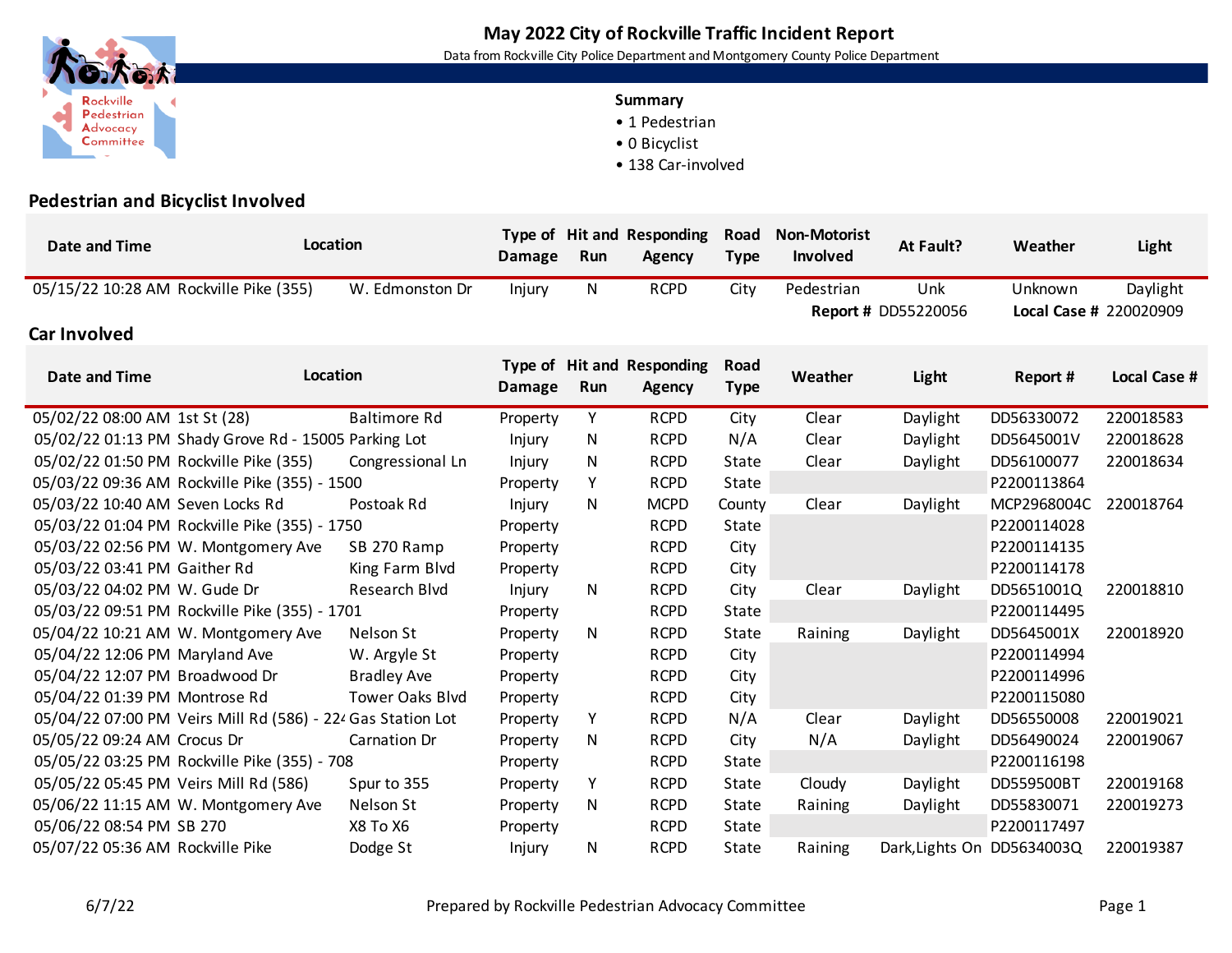| <b>Date and Time</b>                   | Location                                                  |                      | <b>Damage</b> | Run | Type of Hit and Responding<br><b>Agency</b> | Road<br><b>Type</b> | Weather | Light           | Report #    | <b>Local Case #</b> |
|----------------------------------------|-----------------------------------------------------------|----------------------|---------------|-----|---------------------------------------------|---------------------|---------|-----------------|-------------|---------------------|
| 05/07/22 11:09 AM Falls Rd             |                                                           | Maryland Ave         | Property      | N   | <b>RCPD</b>                                 | State               | Raining | Daylight        | DD5646001X  | 220019408           |
|                                        | 05/07/22 02:08 PM Tildenwood Dr - 12202                   |                      | Property      |     | <b>RCPD</b>                                 | City                |         |                 | P2200118061 |                     |
| 05/07/22 06:54 PM Veirs Mill Rd (586)  |                                                           | <b>Atlantic Ave</b>  | Property      | Υ   | <b>RCPD</b>                                 | State               |         |                 | P2200118263 |                     |
|                                        | 05/07/22 10:55 PM Lakewood Country Club Entrance Shoulder |                      | Property      | Υ   | <b>RCPD</b>                                 | N/A                 | Raining | Dark, No Lights | DD5653001P  | 220019492           |
| 05/08/22 09:50 AM Norbeck Rd           |                                                           | E. Gude Dr           | Property      |     | <b>RCPD</b>                                 | City                |         |                 | P2200118790 |                     |
|                                        | 05/08/22 03:53 PM W. Montgomery Ave - 2                   |                      | Property      | Υ   | <b>RCPD</b>                                 | City                |         |                 | P2200119006 |                     |
| 05/08/22 04:00 PM Veirs Mill Rd (586)  |                                                           | Rockville Pike (355) | Property      | Υ   | <b>MCPD</b>                                 | State               | Clear   | Daylight        | MCP2286004B | 220019569           |
| 05/08/22 05:45 PM N. Washington St     |                                                           | Beall Ave #2         | Property      | N   | <b>RCPD</b>                                 | City                | N/A     | Daylight        | DD56540006  | 220019576           |
| 05/09/22 07:13 AM SB 270               |                                                           | X8 To X6             | Property      | Υ   | <b>RCPD</b>                                 | State               |         |                 | P2200119478 |                     |
| 05/09/22 01:45 PM Rockville Pike (355) |                                                           | Congressional Ln     | Property      | N   | <b>RCPD</b>                                 | City                | Clear   | Daylight        | DD56330074  | 220019675           |
|                                        | 05/09/22 02:15 PM Grand Champion Dr - 825                 |                      | Property      |     | <b>RCPD</b>                                 | City                |         |                 | P2200119863 |                     |
|                                        | 05/09/22 02:51 PM Rockville Pike (355) - 1601             |                      | Property      |     | <b>RCPD</b>                                 | State               |         |                 | P2200119899 |                     |
| 05/09/22 03:37 PM Mannakee St - 601    |                                                           |                      | Property      | Υ   | <b>RCPD</b>                                 | City                |         |                 | P2200119941 |                     |
| 05/09/22 05:12 PM Veirs Mill Rd        |                                                           | 1st St               | Property      |     | <b>RCPD</b>                                 | State               |         |                 | P2200120030 |                     |
|                                        | 05/09/22 05:49 PM Hungerford Dr (355) - 815               |                      | Property      | Υ   | <b>RCPD</b>                                 | City                |         |                 | P2200120060 |                     |
| 05/10/22 08:37 AM Shady Grove Rd       |                                                           | W. Montgomery Ave    | Injury        | N   | <b>MCPD</b>                                 | County              | Clear   | Daylight        | MCP3091003K | 220019805           |
| 05/10/22 12:57 PM Wootton Pkwy         |                                                           | Henslowe Dr          | Property      |     | <b>RCPD</b>                                 | City                |         |                 | P2200120782 |                     |
|                                        | 05/10/22 02:35 PM Rockville Pike (355)                    | Congressional Ln     | Property      | N   | <b>RCPD</b>                                 | State               | Clear   | Daylight        | DD5651001R  | 220019865           |
| 05/10/22 05:07 PM N. Adams St          |                                                           | <b>Beall Ave</b>     | Property      |     | <b>RCPD</b>                                 | City                |         |                 | P2200121015 |                     |
| 05/10/22 06:32 PM Scott Ave - 1006     |                                                           |                      | Property      | Y   | <b>RCPD</b>                                 | City                |         |                 | P2200121092 |                     |
| 05/11/22 07:41 AM Falls Rd             |                                                           | Wootton Pkwy         | Property      |     | <b>RCPD</b>                                 | City                |         |                 | P2200121533 |                     |
| 05/11/22 01:44 PM Rockville Pike (355) |                                                           | 1st St (28)          | Property      | N   | <b>MCPD</b>                                 | State               | Clear   | Daylight        | MCP23950022 | 220020044           |
|                                        | 05/11/22 03:39 PM Congressional Ln - 257                  |                      | Property      |     | <b>RCPD</b>                                 | City                |         |                 | P2200121994 |                     |
| 05/11/22 05:48 PM Hungerford Dr        |                                                           | E. Middle Ln         | Property      | N   | <b>RCPD</b>                                 | State               | Cloudy  | Daylight        | DD55220055  | 220020077           |
|                                        | 05/11/22 07:10 PM Hungerford Dr (355) - 430               |                      | Property      |     | <b>RCPD</b>                                 | City                |         |                 | P2200122198 |                     |
| 05/11/22 08:22 PM Elmcroft Blvd - 640  |                                                           |                      | Property      | Υ   | <b>RCPD</b>                                 | City                |         |                 | P2200122258 |                     |
| 05/12/22 07:31 AM SB 270               |                                                           | X8 To X6             | Property      |     | <b>RCPD</b>                                 | State               |         |                 | P2200122632 |                     |
| 05/12/22 08:33 AM 1st St (28)          |                                                           | <b>Grandin Ave</b>   | Property      |     | <b>RCPD</b>                                 | City                |         |                 | P2200122677 |                     |
|                                        | 05/12/22 09:10 AM W. Montgomery Ave                       | Fallsgrove Dr        | Property      |     | <b>RCPD</b>                                 | City                |         |                 | P2200122713 |                     |
| 05/12/22 11:42 AM Veirs Mill Rd (586)  |                                                           | Broadwood Dr         | Property      | N   | <b>RCPD</b>                                 | State               | Cloudy  | Daylight        | DD5646001Y  | 220020188           |
| 05/12/22 02:00 PM Veirs Mill Rd (586)  |                                                           | Spur to MD 355       | Property      | Υ   | <b>MCPD</b>                                 | State               | Clear   | Daylight        | MCP3044005B | 220020251           |
| 05/12/22 06:07 PM Shady Grove Rd       |                                                           | Fallsgrove Blvd      | Injury        | N   | <b>MCPD</b>                                 | County              | N/A     | Daylight        | MCP3309000X | 220020253           |
|                                        | 05/12/22 09:59 PM Frederick Rd (355) - 15100 Parking Lot  |                      | Property      | N   | <b>RCPD</b>                                 | N/A                 | Cloudy  | Dark, Lights On | DD5653001Q  | 220020283           |
| 05/13/22 08:12 AM Frederick Rd (355)   |                                                           | <b>Redland Blvd</b>  | Injury        | N   | <b>MCPD</b>                                 | State               | Raining | Daylight        | MCP9419003C | 220020330           |
|                                        | 05/13/22 08:31 AM W. Montgomery Ave - 2                   |                      | Property      |     | <b>RCPD</b>                                 | City                |         |                 | P2200123696 |                     |
| 05/13/22 09:15 AM Rockville Pike (355) |                                                           | Spur Fr MD 28        | Property      | N   | <b>RCPD</b>                                 | State               | Raining | Daylight        | DD5520000Y  | 220020342           |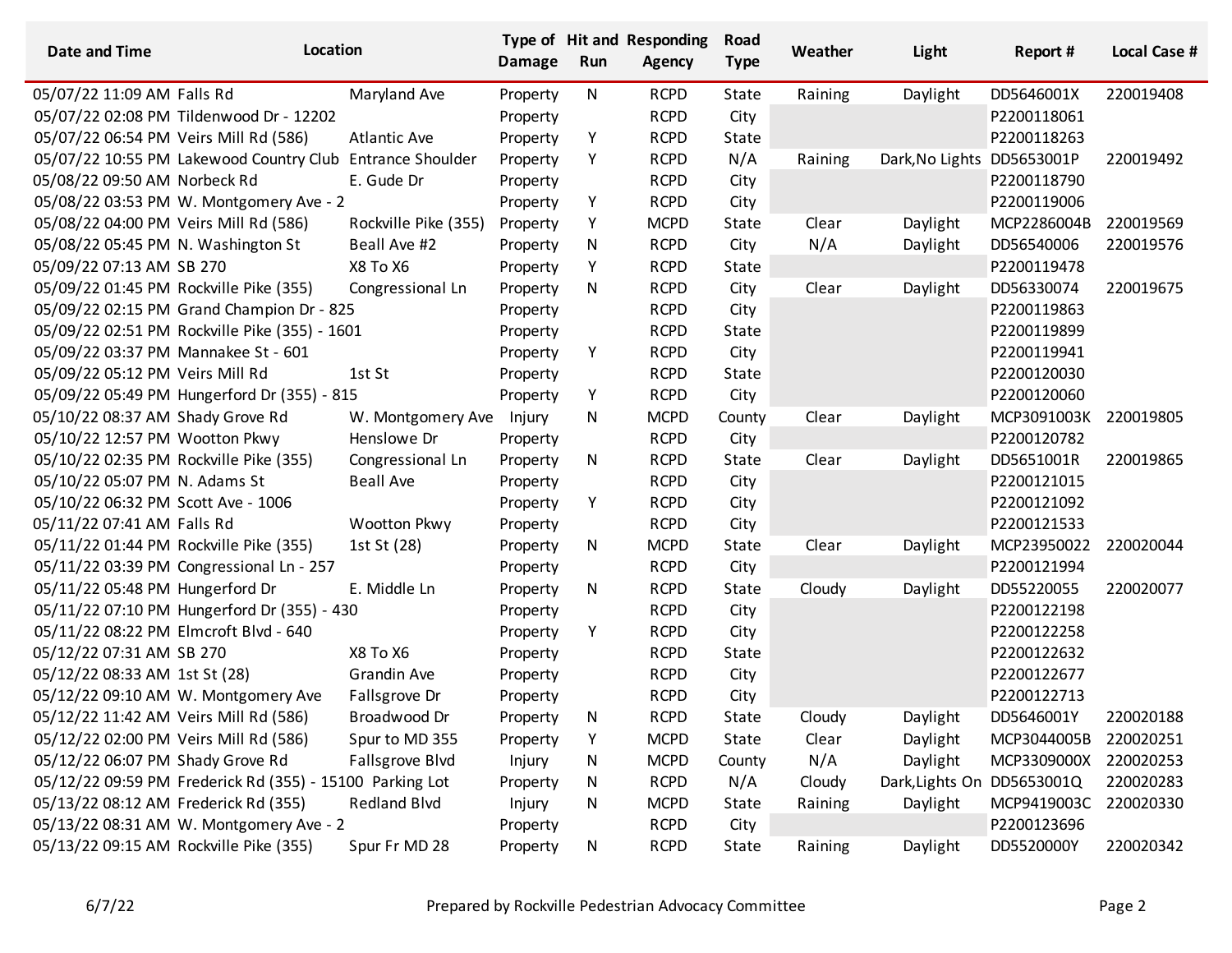| <b>Date and Time</b>                        | Location                                                |                               | <b>Damage</b> | Run | Type of Hit and Responding<br><b>Agency</b> | Road<br><b>Type</b> | Weather | Light                      | Report #    | <b>Local Case #</b> |
|---------------------------------------------|---------------------------------------------------------|-------------------------------|---------------|-----|---------------------------------------------|---------------------|---------|----------------------------|-------------|---------------------|
| 05/13/22 09:20 AM Shady Grove Rd            |                                                         | W. Montgomery Ave Property    |               |     | <b>RCPD</b>                                 | City                |         |                            | P2200123746 |                     |
|                                             | 05/13/22 10:01 AM Pasture Brook Way - 1703              |                               | Property      | Υ   | <b>RCPD</b>                                 | City                |         |                            | P2200123775 |                     |
| 05/13/22 02:55 PM 1st St (28)               |                                                         | Rockville Pike (355)          | Property      |     | <b>RCPD</b>                                 | State               |         |                            | P2200124023 |                     |
| 05/13/22 05:43 PM Maryland Ave              |                                                         | Argyle St                     | Injury        | N   | <b>RCPD</b>                                 | City                | Cloudy  | Daylight                   | DD55710007  | 220020443           |
|                                             | 05/14/22 03:10 AM Hungerford Dr (355)                   | N Washington St               | Property      | N   | <b>RCPD</b>                                 | State               | Cloudy  | Dark, Lights On            | DD5653001R  | 220020500           |
| 05/14/22 08:54 AM Veirs Mill Rd (586)       |                                                         | Broadwood Dr                  | Property      | Y   | <b>RCPD</b>                                 | State               |         |                            | P2200124756 | P220020521          |
|                                             | 05/14/22 10:16 AM W. Montgomery Ave - 1450              |                               | Property      |     | <b>RCPD</b>                                 | City                |         |                            | P2200124822 |                     |
| 05/14/22 11:17 AM Frederick Rd (355)        |                                                         | Ent to Waste Statior Property |               | Y   | <b>MCPD</b>                                 | State               | Clear   | Daylight                   | MCP2726006L | 220020547           |
| 05/14/22 01:35 PM Veirs Mill Rd (586)       |                                                         | Broadwood Dr                  | Property      |     | <b>RCPD</b>                                 | State               |         |                            | P2200124971 |                     |
|                                             | 05/14/22 02:21 PM Rockville Pike (355) - 1200           |                               | Property      |     | <b>RCPD</b>                                 | State               |         |                            | P2200125007 |                     |
| 05/15/22 02:45 AM Spring Ave                |                                                         | Douglas Ave                   | Property      | N   | <b>RCPD</b>                                 | City                | Clear   | Dark, Lights On DD5631004B |             | 220020647           |
| 05/15/22 09:33 AM Lenmore Ave (715)         |                                                         | Parking Lot                   | Property      | N   | <b>MCPD</b>                                 | N/A                 | Clear   | Daylight                   | MCP3123003R | 220020663           |
|                                             | 05/15/22 02:44 PM Rockville Pike (355)                  | Rollins Ave                   | Property      |     | <b>RCPD</b>                                 | State               |         |                            | P2200125953 |                     |
| 05/16/22 05:47 PM Hungerford Dr (355) - 625 |                                                         |                               | Property      |     | <b>RCPD</b>                                 | State               |         |                            | P2200127052 |                     |
|                                             | 05/17/22 11:40 AM W. Montgomery Ave                     | Research Blvd                 | Property      | N   | <b>RCPD</b>                                 | State               | Clear   | Daylight                   | DD561500CD  | 220020969           |
| 05/17/22 02:02 PM Blandford St - 616        |                                                         |                               | Property      |     | <b>RCPD</b>                                 | City                |         |                            | P2200127848 |                     |
|                                             | 05/17/22 02:09 PM Rockville Pike (355) - 1501           |                               | Property      |     | <b>RCPD</b>                                 | State               |         |                            | P2200127856 |                     |
|                                             | 05/17/22 06:00 PM Rockville Pike (355) - 891            |                               | Property      |     | <b>RCPD</b>                                 | State               |         |                            | P2200128090 |                     |
| 05/17/22 09:23 PM Rockville Pike            |                                                         | Halpine Rd                    | Injury        | N   | <b>RCPD</b>                                 | State               | Clear   | Dark, Lights On            | DD5650001H  | 220021080           |
| 05/17/22 09:51 PM Halpine Rd - 101          |                                                         |                               | Property      |     | <b>RCPD</b>                                 | City                |         |                            | P2200128313 |                     |
| 05/18/22 07:23 AM E. Jefferson St           |                                                         | Monroe St                     | Property      | N   | <b>MCPD</b>                                 | State               | Clear   | Daylight                   | MCP32210023 | 220021122           |
| 05/18/22 07:27 AM E. Jefferson St           |                                                         | Monroe St                     | Property      |     | <b>RCPD</b>                                 | City                |         |                            | P2200128580 |                     |
| 05/18/22 07:59 AM 250 RM Dr                 |                                                         |                               | Property      |     | <b>RCPD</b>                                 | City                |         |                            | P2200128599 |                     |
|                                             | 05/18/22 10:23 AM Rockville Pike (355) - 895            |                               | Property      |     | <b>RCPD</b>                                 | State               |         |                            | P2200128719 |                     |
|                                             | 05/18/22 11:12 AM Rockville Pike (355) - 775            |                               | Property      |     | <b>RCPD</b>                                 | State               |         |                            | P2200128762 |                     |
|                                             | 05/18/22 11:45 AM Veirs Mill Rd (586) - 201 Parking Lot |                               | Property      | N   | <b>RCPD</b>                                 | N/A                 | Clear   | Daylight                   | DD55830073  | 220021143           |
| 05/18/22 02:15 PM Wootton Pkwy              |                                                         | Preserve Pkwy                 | Property      |     | <b>RCPD</b>                                 | City                |         |                            | P2200128914 |                     |
| 05/18/22 04:34 PM Norbeck Rd                |                                                         | E. Gude Dr                    | Property      |     | <b>RCPD</b>                                 | City                |         |                            | P2200129034 |                     |
|                                             | 05/19/22 08:24 AM Pasture Side Pl - 111                 |                               | Property      | Υ   | <b>RCPD</b>                                 | City                |         |                            | P2200129618 |                     |
| 05/19/22 11:27 AM Nature Ln - 417           |                                                         |                               | Property      |     | <b>RCPD</b>                                 | City                |         |                            | P2200129782 |                     |
| 05/19/22 12:28 PM Lewis Ave                 |                                                         | Rockland Ave                  | Property      |     | <b>RCPD</b>                                 | City                |         |                            | P2200129850 |                     |
| 05/19/22 04:15 PM Hungerford Dr             |                                                         | N Washington St               | Property      | N   | <b>RCPD</b>                                 | State               | Clear   | Daylight                   | DD56540008  | 220021380           |
|                                             | 05/19/22 06:10 PM W. Montgomery Ave                     | Ramp to 270 SB                | Injury        | N   | <b>MCPD</b>                                 | State               | Clear   | Daylight                   | MCP2866007T | 220021397           |
|                                             | 05/19/22 07:10 PM Rockville Pike (355)                  | Edmonston Dr                  | Property      | Y   | <b>RCPD</b>                                 | State               |         |                            | P2200130196 |                     |
| 05/19/22 07:40 PM Gibbs St (130)            |                                                         | Parking Lot                   | Property      | N   | <b>MCPD</b>                                 | N/A                 | Clear   | Daylight                   | MCP1433003Z | 220021410           |
| 05/19/22 09:02 PM Veirs Mill Rd (586)       |                                                         | Rockville Pike (355)          | Property      |     | <b>RCPD</b>                                 | State               |         |                            | P2200130272 |                     |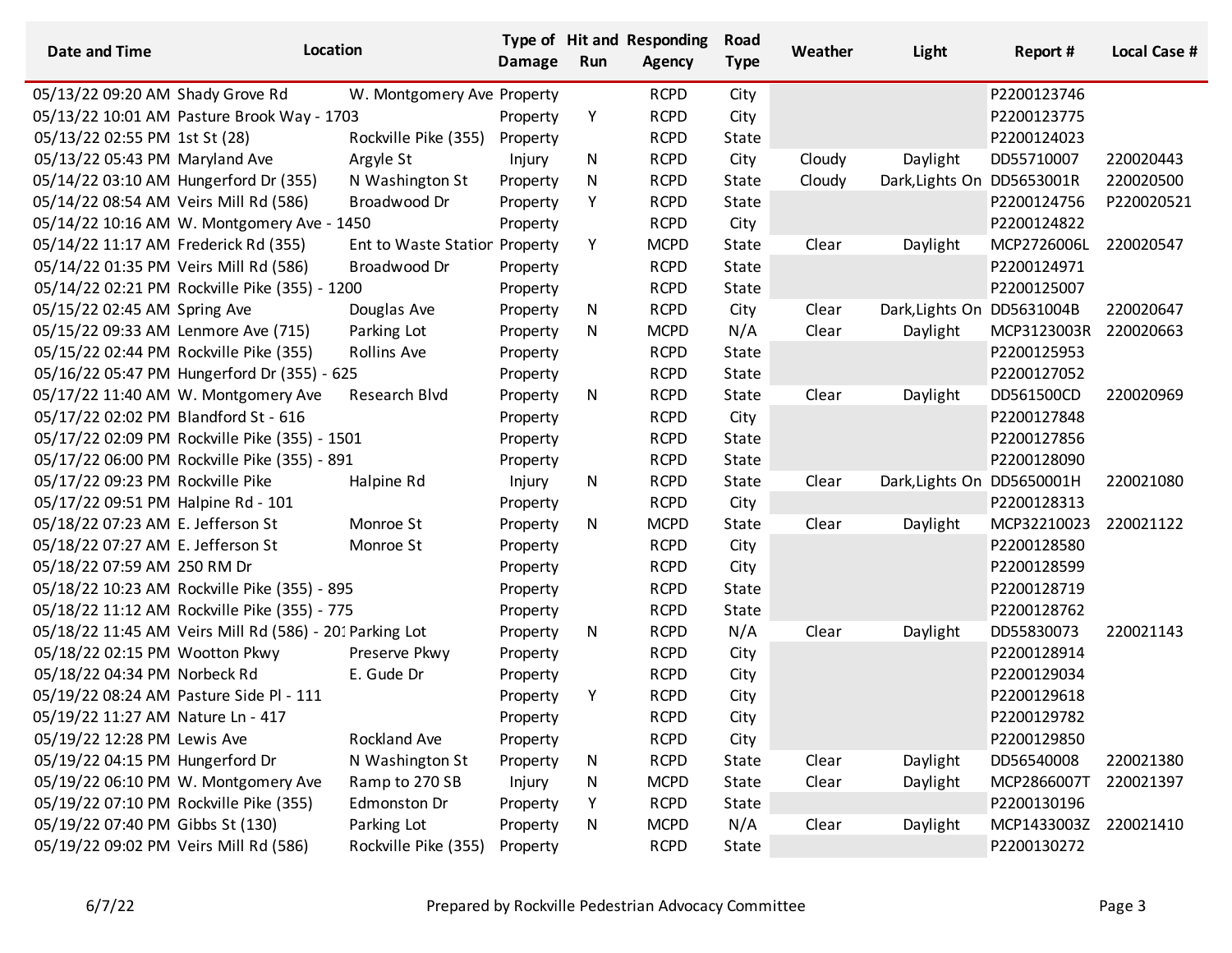| <b>Date and Time</b>                  | Location                                      |                     | <b>Damage</b> | Run | Type of Hit and Responding<br><b>Agency</b> | Road<br><b>Type</b> | Weather | Light                      | Report #    | <b>Local Case #</b> |
|---------------------------------------|-----------------------------------------------|---------------------|---------------|-----|---------------------------------------------|---------------------|---------|----------------------------|-------------|---------------------|
| 05/20/22 08:26 AM 1st St (28)         |                                               | <b>Baltimore Rd</b> | Property      |     | <b>RCPD</b>                                 | City                |         |                            | P2200130688 |                     |
| 05/20/22 08:30 AM Frederick Rd (355)  |                                               | E Gude Dr           | Property      | Υ   | <b>MCPD</b>                                 | State               | Clear   | Daylight                   | MCP20160066 | 220021527           |
|                                       | 05/20/22 11:35 AM Rockville Pike (355)        | Edmonston Dr        | Property      | Υ   | <b>RCPD</b>                                 | State               |         |                            | P2200130881 |                     |
|                                       | 05/20/22 02:34 PM Rockville Pike (355) - 845  |                     | Property      |     | <b>RCPD</b>                                 | State               |         |                            | P2200131068 |                     |
|                                       | 05/20/22 03:24 PM Grandin Ave - 1717          |                     | Property      |     | <b>RCPD</b>                                 | City                |         |                            | P2200131112 |                     |
|                                       | 05/20/22 06:49 PM Hungerford Dr (355) - 761   |                     | Property      |     | <b>RCPD</b>                                 | City                |         |                            | P2200131297 |                     |
|                                       | 05/20/22 06:56 PM Hungerford Dr (355) - 785   |                     | Property      | Υ   | <b>RCPD</b>                                 | City                |         |                            | P2200131302 |                     |
| 05/21/22 11:44 AM Halpine Rd - 480    |                                               |                     | Property      | Y   | <b>RCPD</b>                                 | City                |         |                            | P2200131916 |                     |
| 05/21/22 01:00 PM Falls Rd            |                                               | Kersey Ln           | Property      | N   | <b>RCPD</b>                                 | State               | Clear   | Daylight                   | DD5502006C  | 220021687           |
|                                       | 05/21/22 03:00 PM Research Blvd (1401)        | Parking Lot         | Property      | N   | <b>RCPD</b>                                 | N/A                 | Clear   | Daylight                   | DD5540001Q  | 220021705           |
|                                       | 05/22/22 05:54 PM Rockville Pike (355)        | Talbott St          | Injury        | N   | <b>RCPD</b>                                 | State               | Cloudy  | Daylight                   | DD5540001R  | 220021854           |
|                                       | 05/23/22 12:28 PM Baltimore Rd - 206          |                     | Property      | Υ   | <b>RCPD</b>                                 | City                |         |                            | P2200133988 |                     |
|                                       | 05/23/22 08:50 PM Hungerford Dr (355)         | Park Rd             | Injury        | N   | <b>RCPD</b>                                 | State               | Raining | Dark, Lights On DD559500BV |             | 220022044           |
|                                       | 05/23/22 09:29 PM Rockville Pike (355)        | Exit of Metro Plaza | Property      | N   | <b>RCPD</b>                                 | State               | Raining | Dark, Lights On DD5650001K |             | 220022047           |
| 05/24/22 09:52 AM SB 270              |                                               | X8 To X6 Hwy        | Property      |     | <b>RCPD</b>                                 | State               |         |                            | P2200134821 |                     |
|                                       | 05/24/22 03:43 PM Hungerford Dr (355) - 650   |                     | Property      | Υ   | <b>RCPD</b>                                 | City                |         |                            | P2200135151 |                     |
|                                       | 05/24/22 06:27 PM Hungerford Dr (355)         | Mannakee St         | Property      | N   | <b>MCPD</b>                                 | State               | Clear   | Daylight                   | MCP2552004R | 220022216           |
| 05/25/22 01:28 AM Baltimore Rd        |                                               | Avery Rd            | Property      | Y   | <b>RCPD</b>                                 | City                | Clear   | Dark, Lights On DD55220057 |             | 220022269           |
| 05/25/22 07:56 AM Veirs Mill Rd (586) |                                               | Meadow Hall Dr      | Property      |     | <b>RCPD</b>                                 | State               |         |                            | P2200135787 |                     |
|                                       | 05/25/22 11:10 AM Rockville Pike (355) - 1150 |                     | Property      |     | <b>RCPD</b>                                 | State               |         |                            | P2200135961 |                     |
|                                       | 05/25/22 11:20 AM E. Jefferson St - 600       | Parking Garage      | Property      | N   | <b>MCPD</b>                                 | N/A                 | Cloudy  | Daylight                   | MCP9419003G | 220022316           |
| 05/26/22 09:30 AM RM Dr - 250         |                                               | Parking Lot         | Property      | Υ   | <b>RCPD</b>                                 | N/A                 | Clear   | Daylight                   | DD56050082  | 220022482           |
| 05/26/22 11:51 AM Frederick Rd (355)  |                                               | College Pkwy        | Property      |     | <b>RCPD</b>                                 | State               |         |                            | P2200137073 |                     |
|                                       | 05/26/22 12:12 PM Rockville Pike (355)        | W. Edmonston Dr     | Property      | N   | <b>RCPD</b>                                 | State               | Clear   | Daylight                   | DD56450021  | 220022499           |
|                                       | 05/26/22 12:56 PM Rockville Pike (355)        | 1st St              | Property      |     | <b>RCPD</b>                                 | State               |         |                            | P2200137127 |                     |
| 05/26/22 01:45 PM N. Horners Ln       |                                               | Crabb Ave           | Injury        | N   | <b>RCPD</b>                                 | City                | Cloudy  | Daylight                   | DD5502006F  | 22022517            |
|                                       | 05/27/22 12:54 PM Grand Champion Dr           | King Farm Blvd      | Property      | N   | <b>RCPD</b>                                 | Other               | Raining | Daylight                   | DD5652000P  | 220022670           |
|                                       | 05/27/22 01:48 PM Rockville Pike (355) - 1601 |                     | Property      | Υ   | <b>RCPD</b>                                 | State               |         |                            | P2200138210 |                     |
| 05/27/22 01:50 PM Montrose Rd         |                                               | Josiah Henson Pkwy  | Property      |     | <b>RCPD</b>                                 | City                |         |                            | P2200138212 |                     |
|                                       | 05/27/22 02:08 PM Hungerford Dr (355)         | Rockville Fire Dept | Injury        | N   | <b>MCPD</b>                                 | State               | Raining | Daylight                   | MCP9419003H | 220022681           |
|                                       | 05/27/22 02:57 PM Hungerford Dr (355) - 625   |                     | Property      | Υ   | <b>RCPD</b>                                 | City                |         |                            | P2200138276 |                     |
| 05/28/22 03:05 AM Tower Oaks Blvd     |                                               | Wootton Pkwy        | Property      |     | <b>RCPD</b>                                 | City                |         |                            | P2200138858 |                     |
| 05/28/22 08:58 AM 1st St (28)         |                                               | Grandin Ave         | Injury        | N   | <b>RCPD</b>                                 | State               | Clear   | Daylight                   | DD5502006G  | 220022808           |
|                                       | 05/28/22 02:15 PM Rockville Pike (355)        | 1st St (28)         | Injury        | N   | <b>RCPD</b>                                 | State               | Clear   | Daylight                   | DD5502006H  | 220022850           |
| 05/28/22 02:53 PM Halpine Rd - 198    |                                               | Parking Garage      | Property      | N   | <b>RCPD</b>                                 | N/A                 | N/A     | Other                      | DD5540001S  | 220022860           |
|                                       | 05/28/22 05:26 PM Research Blvd - 1403        |                     | Property      |     | <b>RCPD</b>                                 | City                |         |                            | P2200139400 |                     |